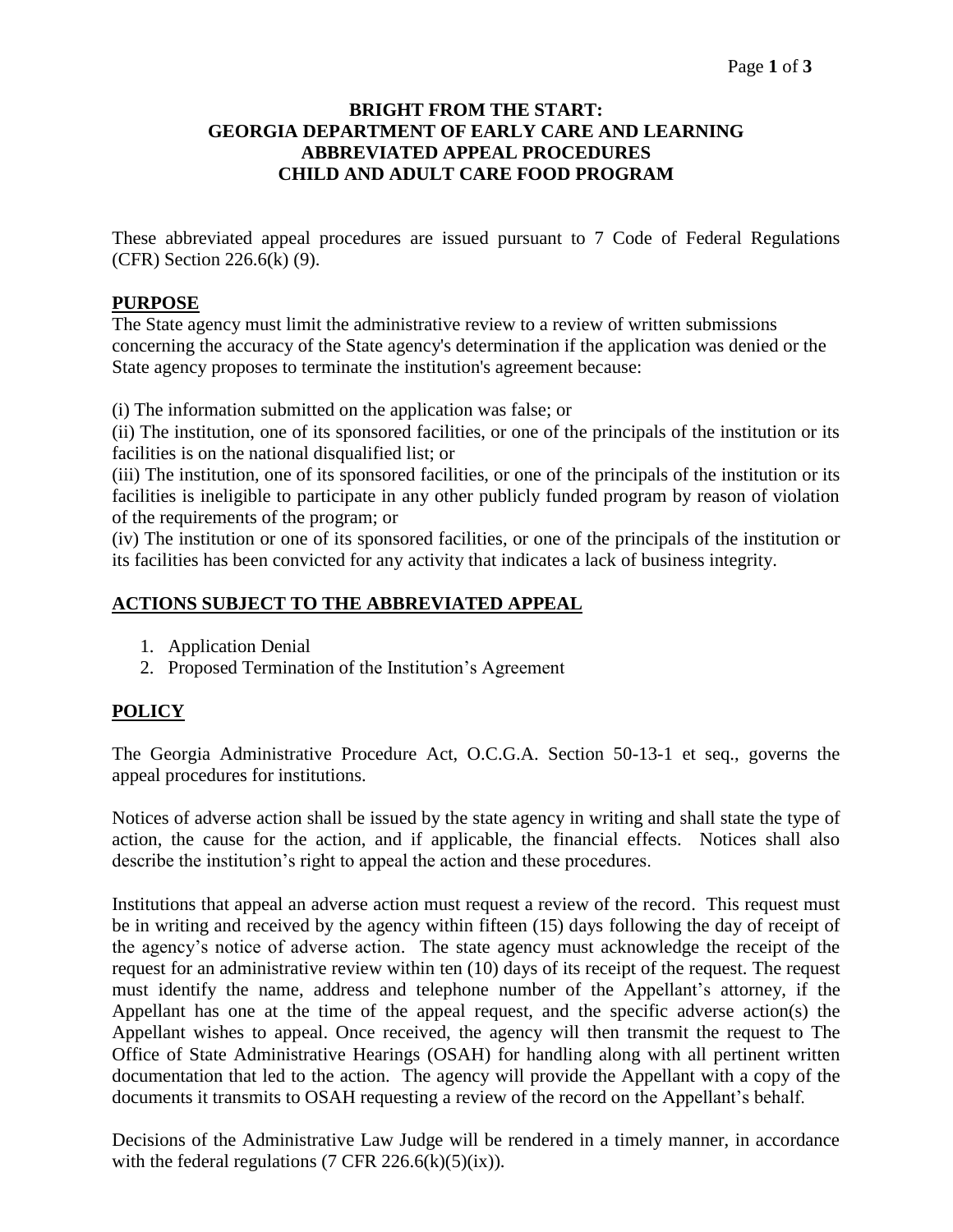The adverse action shall remain in effect while the appeal process is ongoing. During this timeframe, the Appellant may continue to submit claims for reimbursement under the CACFP until the Administrative Law Judge issues a Final Decision; provided, however, that claims may not be submitted for payment by an institution in any situation in which the underlying adverse action is based on imminent danger to the health and welfare of the participants or fraud (7 CFR  $226.6$  (c)(5)). In all other instances, institutions shall be reimbursed for any meals served that are supported by appropriate documentation.

## **PROCEDURES**

All appeal requests of adverse actions must be submitted in writing to the Chief Legal Officer, Bright from the Start, 2 Martin Luther King Jr. Drive SE, 754 East Tower, Atlanta, GA 30334 . Such written requests must be submitted or mailed to Bright from the Start within fifteen (15) days following the day of receipt of the agency's notice of adverse action. The state agency must acknowledge the receipt of the request for an administrative review within 10 days of its receipt of the request. The request must identify the specific adverse action(s) the Appellant wishes to appeal, and the name, address and telephone number of the Appellant's attorney, if one has been retained at the time of the appeal request. Bright from the Start will forward the appeal request to OSAH and provide the Appellant with a copy of the transmittal.

Review of the Record. Any information on which the State agency's action was based must be available to the institution and the responsible principles and responsible individuals for inspection from the date of receipt of the request for an administrative review.

Opposition. The institution and the responsible principals and responsible individuals may refute the findings contained in the notice of action in person or by submitting written documentation to the administrative review official. In order to be considered, written documentation must be submitted to the administrative review official not later than 30 days after receipt of the notice of action.

The Administrative Law Judge will issue a Final Decision in writing to the Appellant and Bright from the Start and will contain findings of fact and conclusions of law. This Final Decision will be based on the documentation and evidence presented by the parties in accordance with federal regulations 7 CFR 226.6(k)(5)(iv) through  $(x)$ .

Should the Appellant wish to appeal the Final Decision issued by the Administrative Law Judge, a petition for judicial review must be filed with either the Superior Court of Fulton County or the Superior Court of the county of the Appellant's residence within thirty (30) calendar days after the Final Decision has been served.

Overpayment Demand. During the period of the administrative review, Bright from the Start is prohibited from taking action to collect or offset the overpayment. However, Bright from the Start shall assess interest beginning with the initial demand for remittance of the overpayment and continuing through the period of administrative review unless the administrative review official overturns Bright from the Start's action.

Recovery of Advances. During the administrative review, Bright from the Start will continue its efforts to recover advances in excess of the claim for reimbursement for the applicable period.